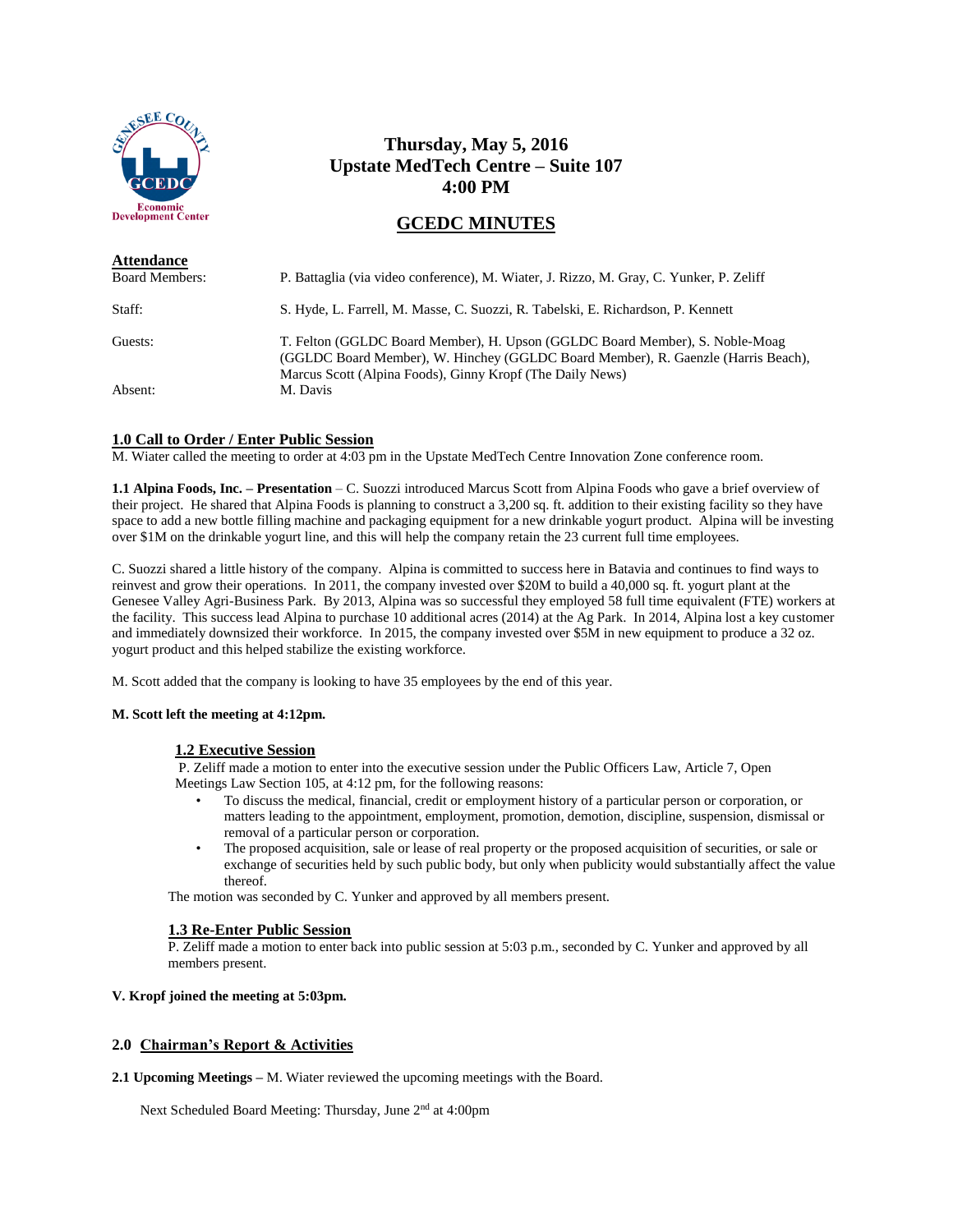STAMP Committee Meeting: Thursday, May 26<sup>th</sup> at 8:00am Audit & Finance Committee Meeting: Tuesday, May 31<sup>st</sup> at 3:00pm Governance & Nominating Committee Meeting: Thursday, June  $2<sup>nd</sup>$  at 3:00pm

**2.2 Agenda Additions / Deletions / Other Business –** M. Wiater asked the Board to add item 7.1 S. Hyde Contract Renewal to the agenda.

**J. Rizzo made a motion to approve adding item 7.1 S. Hyde Contract Renewal to the agenda; the motion was seconded by M. Gray. Roll call resulted as follows:**

| P. Battaglia - | Yes (via video conference) | C. Yunker - | Yes |
|----------------|----------------------------|-------------|-----|
| M. Wiater -    | Yes                        | P. Zeliff - | Yes |
| M. Davis -     | Absent                     | M. Gray -   | Yes |
| J. Rizzo -     | Yes                        |             |     |

**The item was approved as presented.**

#### **2.3 March 24, 2016 Minutes**

**J. Rizzo made a motion to approve the March 24, 2016 Minutes; the motion was seconded by C. Yunker. Roll call resulted as follows:**

| P. Battaglia - | Yes (via video conference) | C. Yunker - | Yes |
|----------------|----------------------------|-------------|-----|
| M. Wiater -    | Yes                        | P. Zeliff - | Yes |
| M. Davis -     | Absent                     | M. Gray -   | Yes |
| J. Rizzo -     | Yes                        |             |     |

**The item was approved as presented.**

#### **3.0 Report of Management**

**3.1 Workforce Development Update –** C. Suozzi shared that our workforce development consultant, John Jakubowski, visited Hillsboro, Oregon this past week with a group of local educators and workforce professionals. The Hillsboro/Portland area is home to the largest semiconductor cluster in North America. Locally, as we move our workforce efforts forward with our K-12 population, our emphasis is on bringing teachers and career path leaders and influencers on board. This month we hosted a joint meeting of the WNY and Finger Lakes STEM Hub.

**3.2 Tencar Update –** C. Suozzi shared that Georgann Carrubba, and her company Tencar, won the \$25,000 grand prize in the Rochester Venture Challenge earlier this month. Carrubba took home the gold to begin clinical trials of the Choice Cap System. The ostomy product she invented could improve the quality of life for more than 1 million people who use ostomy pouches in the U.S.

**3.3 Alpina Foods, Inc.: Resolution –** C. Suozzi shared that the total capital investment for this project is approx. \$1M and the company plans to retain 23 FTE's. The company is seeking assistance from the GCEDC with a sales tax exemption valued at approx. \$15,408 and a property tax exemption (based on the incremental increase in assessed value) valued at approx. \$62,903. An economic impact analysis was done and for every \$1.00 of public benefit, the company is investing approx. \$3.00 into the local economy. A public hearing will not be held as benefits do not exceed \$100,000.

The Board reviewed the Statement of Compliance of Project Criteria. See 'Attachment A'.

#### C. Suozzi asked the Board to approve Resolution No. 05/2016-01.

RESOLUTION OF THE GENESEE COUNTY INDUSTRIAL DEVELOPMENT AGENCY D/B/A GENESEE COUNTY ECONOMIC DEVELOPMENT CENTER (THE "AGENCY") (i) APPOINTING ALPINA FOODS, INC. AS AGENT OF THE AGENCY TO UNDERTAKE A CERTAIN PROJECT (ii) MAKING A DETERMINATION UNDER ARTICLE 8 OF THE NEW YORK STATE ENVIRONMENTAL CONSERVATION LAW IN CONNECTION WITH THE PROJECT, (iii) DESCRIBING THE FORMS OF FINANCIAL ASSISTANCE BEING CONTEMPLATED WITH RESPECT TO THE PROJECT, (iv) AUTHORIZING THE EXECUTION AND DELIVERY OF AN AGENT AGREEMENT, LEASE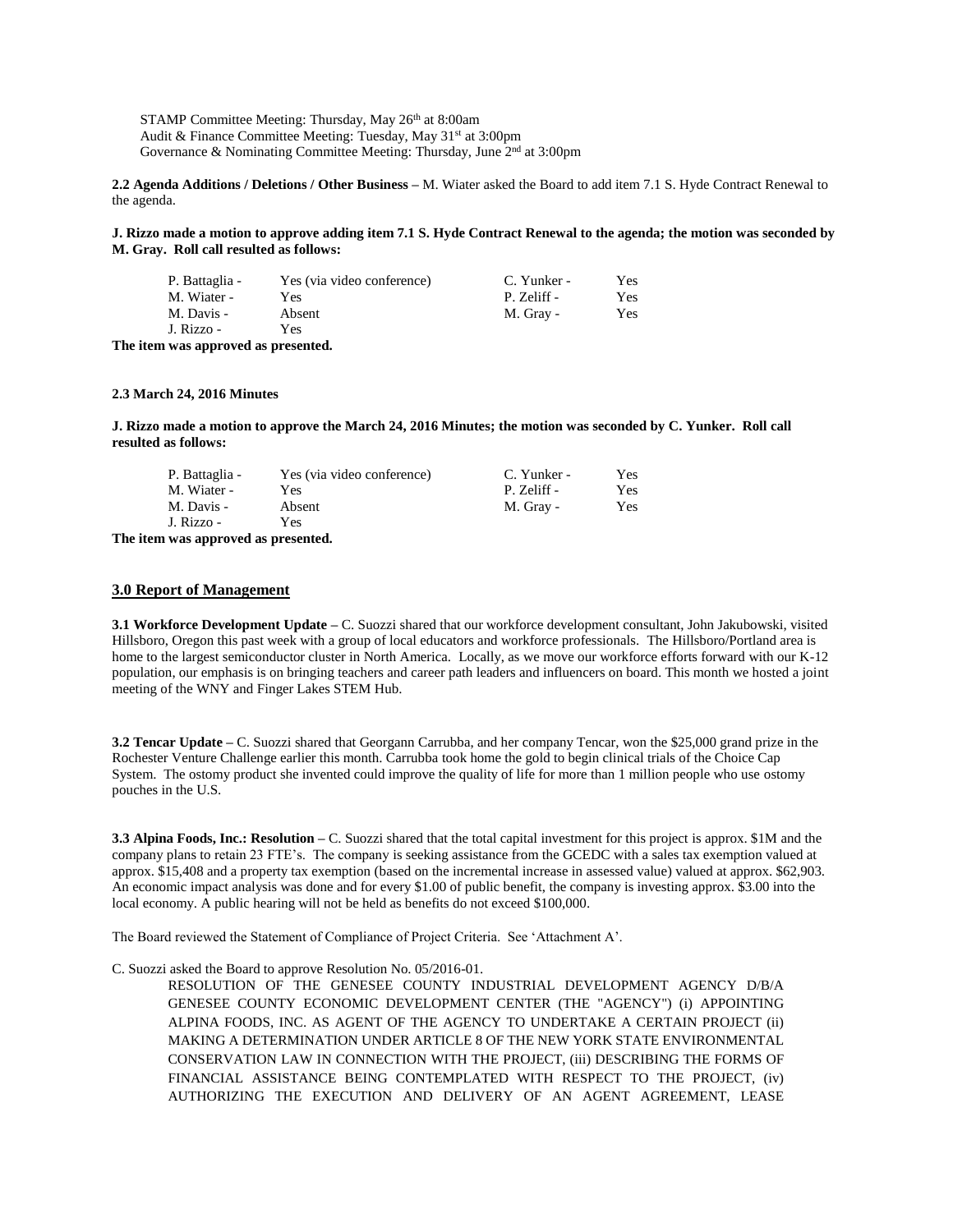## AGREEMENT, LEASEBACK AGREEMENT AND TAX AGREEMENT WITH RESPECT TO THE PROJECT, AND (v) AUTHORIZING THE EXECUTION AND DELIVERY OF RELATED DOCUMENTS

**P. Zeliff made a motion to approve the Resolution No. 05/2016-01; the motion was seconded by C. Yunker. Roll call resulted as follows:**

| P. Battaglia -<br>M. Wiater - | Abstain (via video conference)<br>Yes | C. Yunker -<br>P. Zeliff - | Yes<br>Yes |
|-------------------------------|---------------------------------------|----------------------------|------------|
| M. Davis -                    | Absent                                | M. Gray -                  | Yes        |
| J. Rizzo -                    | Yes                                   |                            |            |
|                               |                                       |                            |            |

**The item was approved as presented.**

P. Battaglia abstained due to a possible conflict of interest, as Alpina is a client of his firm.

### **4.0 Audit & Finance Committee**

M. Gray shared that the Audit & Finance Committee met this afternoon. They discussed and recommended the following items:

**4.1 1 st Quarter Financial Statements –** M. Gray added that all expenditures are in line with the budget except as noted.

**P. Zeliff made a motion to approve the 1 st Quarter Financial Statements; the motion was seconded by P. Battaglia. Roll call resulted as follows:**

| P. Battaglia - | Yes (via video conference) | C. Yunker - | Yes- |
|----------------|----------------------------|-------------|------|
| M. Wiater -    | Yes                        | P. Zeliff - | Yes  |
| M. Davis -     | Absent                     | M. Gray -   | Yes- |
| J. Rizzo -     | Yes                        |             |      |

**The item was approved as presented.**

**4.2 Clark Patterson Lee Contract – LeRoy SEQR - \$63,000 –** M. Gray shared that Clark Patterson Lee (CPL) has prepared a proposal to complete the environmental assessment, re-zoning and site plan/subdivision for the proposed LeRoy Food and Tech Park. This will include the preparation of a State Environmental Quality Review (SEQR) Generic Environmental Impact Statement (GEIS).

J. Rizzo asked if this was the first of the site work that has been done at the new LeRoy Park and asked if the staff sought out other bids for this work.

M. Masse shared that yes, this is the first of the site work that will be done in LeRoy in regards to the new business park. No other bids were sought for this contract as CPL has been a partner in this project since the beginning.

#### **C. Yunker made a motion to approve a contract with Clark Patterson Lee for \$63,000; the motion was seconded by M. Gray. Roll call resulted as follows:**

| P. Battaglia - | Yes (via video conference) | C. Yunker - | Yes |
|----------------|----------------------------|-------------|-----|
| M. Wiater -    | Yes                        | P. Zeliff - | Yes |
| M. Davis -     | Absent                     | M. Gray -   | Yes |
| J. Rizzo -     | Yes                        |             |     |

**The item was approved as presented.**

**4.3 Mowing Contracts – Parks –** M. Gray shared that the Committee reviewed several bids for mowing of the business parks that the Agency owns. These parks include Gateway I, Apple Tree Acres and STAMP. It is expected that this contract will not exceed \$10,000. On a consolidated basis, this contract is within budget.

#### **M. Gray made a motion to approve a contract with Scalia's Landscaping for mowing not to exceed \$10,000; the motion was seconded by C. Yunker. Roll call resulted as follows:**

P. Battaglia - Abstain (via video conference) C. Yunker - Yes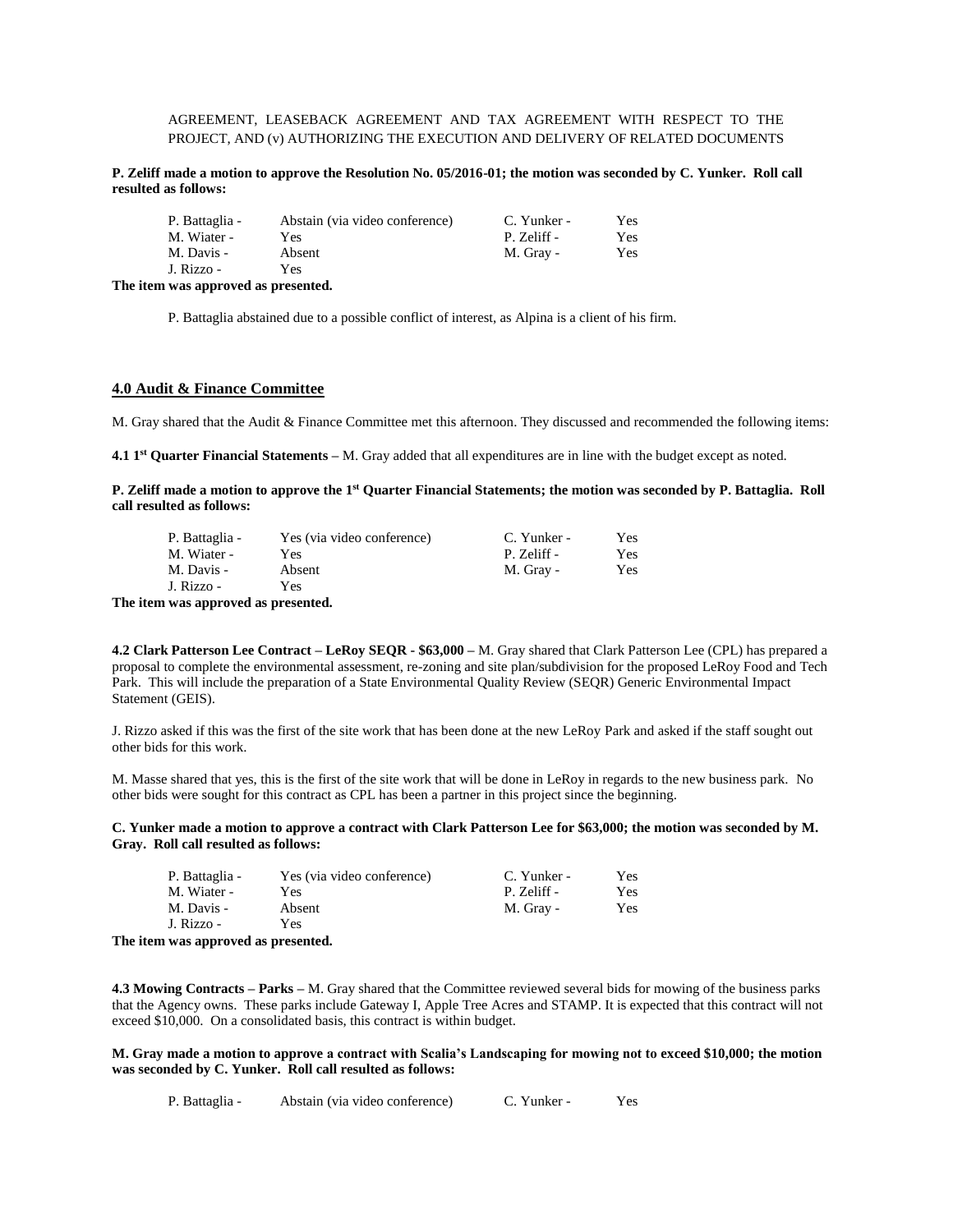| M. Wiater - | Yes    | P. Zeliff - | Yes |
|-------------|--------|-------------|-----|
| M. Davis -  | Absent | M. Gray -   | Yes |
| J. Rizzo -  | Yes    |             |     |

**The item was approved as presented.**

**4.4 AppleTree Acres Lease: Charles Auguello –** M. Gray shared that the GCEDC is looking to lease out vacant acreage at AppleTree Acres to a local farm for them to plant crops. This will help keep the property maintained. The lease agreement being used is one that the Governance Committee has approved, and the lease rate is in agreement with what was set by the Audit & Finance Committee for similar acreage.

**M. Gray made a motion to approve the AppleTree Acres Lease with Charles Auguello for \$60 per acre; the motion was seconded by P. Zeliff. Roll call resulted as follows:**

| P. Battaglia -                         | Yes (via video conference) | C. Yunker - | Yes |
|----------------------------------------|----------------------------|-------------|-----|
| M. Wiater -                            | Yes                        | P. Zeliff - | Yes |
| M. Davis -                             | Absent                     | M. Gray -   | Yes |
| J. Rizzo -                             | Yes                        |             |     |
| The field case and annual as measuried |                            |             |     |

**The item was approved as presented.**

### **5.0 Governance & Nominating Committee**

**5.1 Nothing at this time.**

### **6.0 STAMP Committee**

P. Zeliff shared that the STAMP Committee met on April 20<sup>th</sup>. They discussed and recommended the following items.

**6.1 Purchase & Sale Agreement: Parcels 10.-1-39.11 & 10.-1-39.12 – Resolution No. 05/2016-02 –** P. Zeliff shared that the GCEDC is looking to purchase approx. 61 acres (parcel 10.-1-39.11) and approx. 10 acres of parcel 10.-1-39.12 located at the STAMP site. After some discussion with the full Board the Purchase & Sale Agreement will include some modifications to section 9 of the agreement (Seller Representations and Warranties). It has also been requested by the purchaser to lease some of the property being sold to the Agency at the cost to maintain the property.

#### Resolution No. 05/2016-02

RESOLUTION (i) TAKING OFFICIAL ACTION TOWARD AND APPROVING THE ACQUISITION FOR ECONOMIC DEVELOPMENT PURPOSES OF APPROXIMATELY 69.2 ACRES OF REAL PROPERTY WITH THE TAX MAP PARCEL NOS. 10.-1-39.12 AND 10.-1-39.11, AND ANY IMPROVEMENTS THEREON LOCATED IN GENESEE COUNTY, NEW YORK AND LOCATED ON CROSBY ROAD, ALABAMA, NEW YORK (THE "PROPERTY"), (ii) AUTHORIZING THE EXECUTION AND DELIVERY OF A PURCHASE CONTRACT AND RELATED DOCUMENTS WITH RESPECT TO THE ACQUISITION OF THE PROPERTY ("CONTRACT"), (iii) AUTHORIZING THE EXPENDITURE OF THE NECESSARY FUNDS OF THE AGENCY WITH RESPECT TO THE ACQUISITION OF THE PROPERTY, AND (iv) AUTHORIZING THE TAKING OF OTHER ACTION IN CONNECTION THEREWITH.

**C. Yunker made a motion to approve the Purchase & Sale Agreement for Parcels 10.-1-39.11 & 10.-1-39.12 with modifications to Section 9 and a lease agreement with the purchaser; the motion was seconded by P. Zeliff. Roll call resulted as follows:**

| P. Battaglia - | Yes (via video conference) | C. Yunker - | Yes |
|----------------|----------------------------|-------------|-----|
| M. Wiater -    | Yes                        | P. Zeliff - | Yes |
| M. Davis -     | Absent                     | M. Gray -   | Yes |
| J. Rizzo -     | No                         |             |     |

**The item was approved as presented.**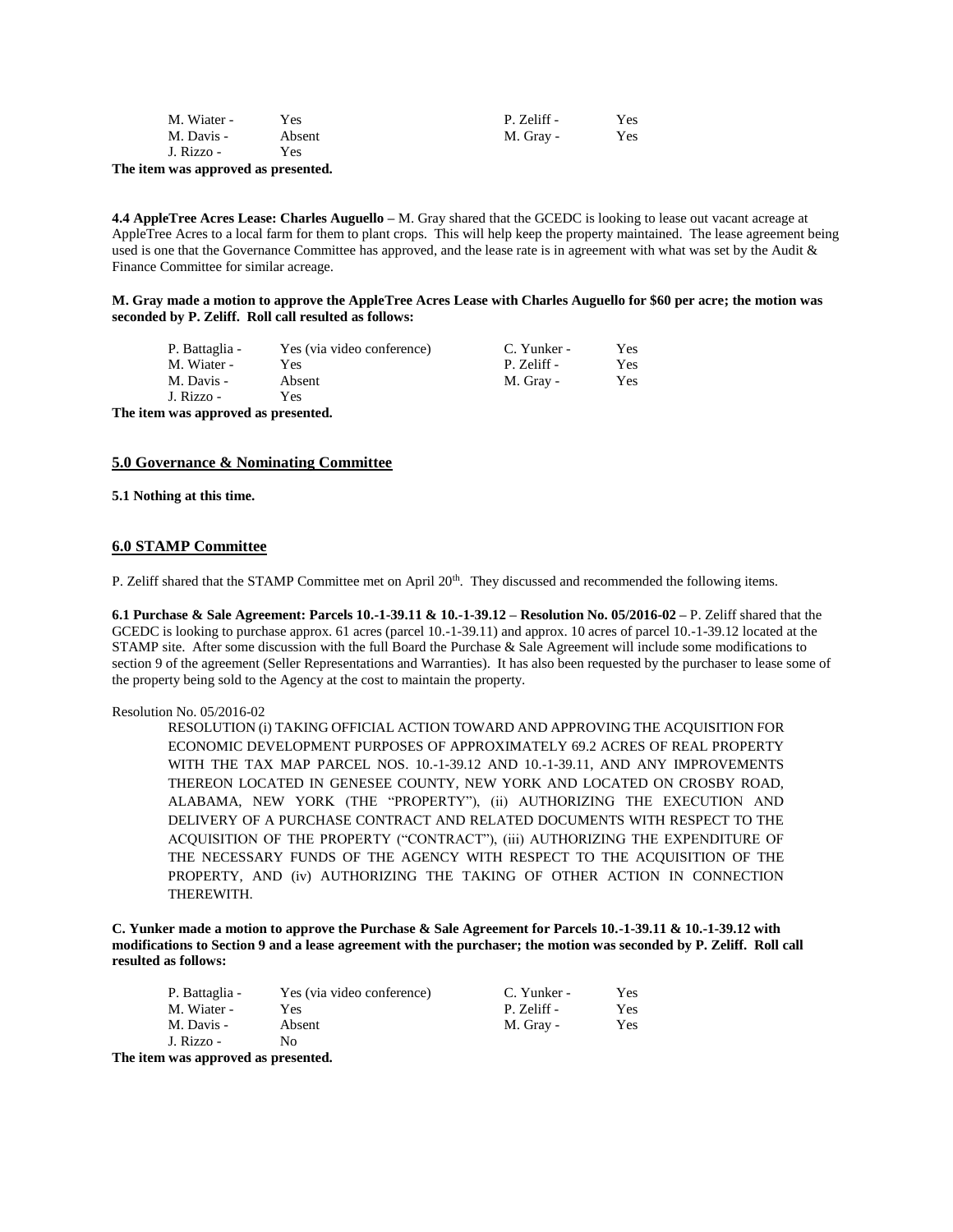**6.2 Village of Oakfield – Upsizing Water Tank - \$200,000 –** P. Zeliff shared that as part of the Incentive Zoning Agreement with the Town of Alabama, the GCEDC agreed to install the Town's water project. This requires payment to the Village of Oakfield for the upsizing of their water tank to service the Town of Alabama and the STAMP project. The Village constructed the tower in 2013. This will provide 200,000 gallons per day potable water for the STAMP site.

**P. Zeliff made a motion to approve the payment of \$200,000 to the Village of Oakfield for the cost of upsizing their water town for the STAMP site; the motion was seconded by J. Rizzo. Roll call resulted as follows:**

| P. Battaglia -                      | Yes (via video conference) | C. Yunker - | Yes |
|-------------------------------------|----------------------------|-------------|-----|
| M. Wiater -                         | Yes                        | P. Zeliff - | Yes |
| M. Davis -                          | Absent                     | M. Gray -   | Yes |
| J. Rizzo -                          | Yes                        |             |     |
| The item was approved as presented. |                            |             |     |

**6.3 Preconstruction Agent Agreement with 1366 Technologies Inc. – Resolution No. 05/2016-03 –** P. Zeliff shared that the GCEDC has been provided a Pre-Construction Agent Agreement with 1366 Technologies, Inc. that was drafted by our legal counsel, Phillips Lytle. This document will appoint 1366 Technologies, Inc. as an agent of the GCEDC to undertake certain preconstruction activities.

Resolution No. 05/2016-03

RESOLUTION (i) AUTHORIZING THE EXECUTION AND DELIVERY OF A PRE-CONSTRUCTION AGENT AGREEMENT AND RELATED DOCUMENTS WITH 1366 TECHNOLOGIES INC., AND (ii) AUTHORIZING THE TAKING OF OTHER ACTION IN CONNECTION THEREWITH.

#### **J. Rizzo made a motion to approve the Preconstruction Agent Agreement with 1366 Technologies, Inc.; the motion was seconded by P. Zeliff. Roll call resulted as follows:**

| P. Battaglia - | Yes (via video conference) | C. Yunker - | Yes. |
|----------------|----------------------------|-------------|------|
| M. Wiater -    | <b>Yes</b>                 | P. Zeliff - | Yes  |
| M. Davis -     | Absent                     | M. Gray -   | Yes  |
| J. Rizzo -     | Yes                        |             |      |

**The item was approved as presented.**

## **7.0 Employment & Compensation Committee – M. Wiater**

**7.1 S. Hyde Contract Renewal –** M. Wiater shared that the Employment & Compensation Committee met and reviewed S. Hyde's employment contract. Pursuant to Section 3 of the contract the Committee wishes to give notice of their intent to renew the contract.

**P. Battaglia made a motion to approve giving notice of the intent to renew S. Hyde's employment contract; the motion was seconded by C. Yunker. Roll call resulted as follows:**

| P. Battaglia - | Yes (via video conference) | C. Yunker - | Yes |
|----------------|----------------------------|-------------|-----|
| M. Wiater -    | Yes                        | P. Zeliff - | Yes |
| M. Davis -     | Absent                     | M. Gray -   | Yes |
| J. Rizzo -     | Yes                        |             |     |

**The item was approved as presented.**

#### **8.0 Adjournment**

As there was no further business, J. Rizzo made a motion to adjourn at 5:33 p.m., which was seconded by P. Battaglia and passed unanimously.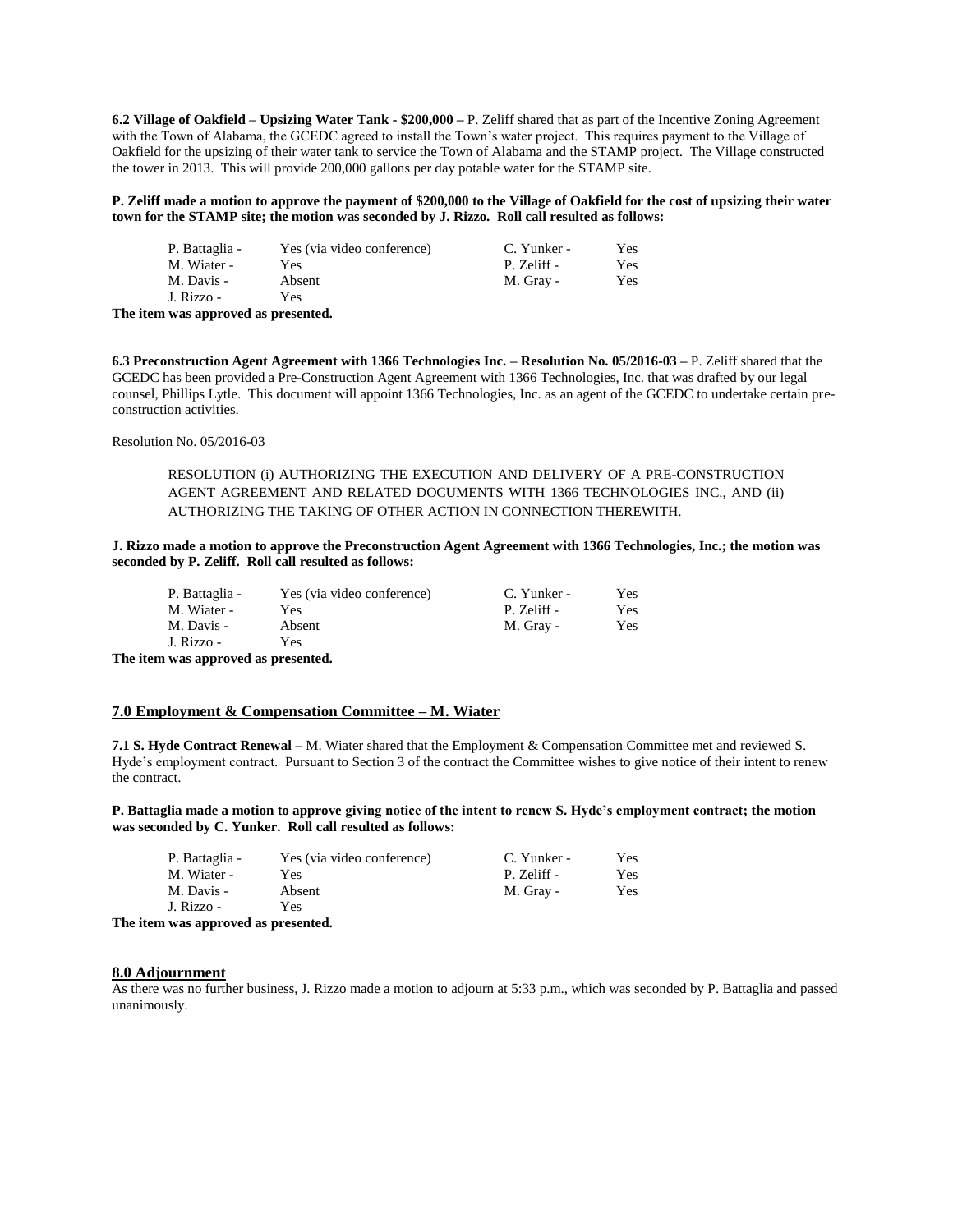Attachment A

**Project Name: Alpina Foods, Inc.**

**Board Meeting Date: May 5, 2016**

# **STATEMENT OF COMPLIANCE OF PROJECT CRITERIA LISTED IN UNIFORM TAX EXEMPTION POLICY (UTEP)**

# **PROJECT DESCRIPTION:**

Alpina is planning to construct a 3,200 sq. ft. addition to their existing facility so they have space to add a new bottle filling machine and packaging equipment for a new drinkable yogurt product. Alpina will be investing over \$1 million on the drinkable yogurt line, and this will help the company retain the 23 current full time employees.

Company History: Alpina is committed to success here in Batavia and continues to find ways to reinvest and grow their operations. In 2011, the company invested over \$20 million to build a 40,000 sq. ft. yogurt plant at the Genesee Valley Agri-Business Park (Ag-Park). By 2013, Alpina was so successful they employed 58 full time equivalents (FTE's) workers at the facility. This success lead Alpina to purchase 10 additional acres (2014) at the Ag Park. In 2014, Alpina lost a key customer and immediately downsized their workforce. In 2015 the company invested over \$5 million in new equipment to produce 32 oz. yogurt product and this helped stabilize the existing workforce.

With these recent investments and improvements, we believe that Alpina is working hard to ensure that their brand becomes known across North America and that their leadership team is committed to running a successful dairy foods business here in Genesee County.

**Criteria #1 –** The Project pledges to create and/or retain quality, good paying jobs in Genesee County.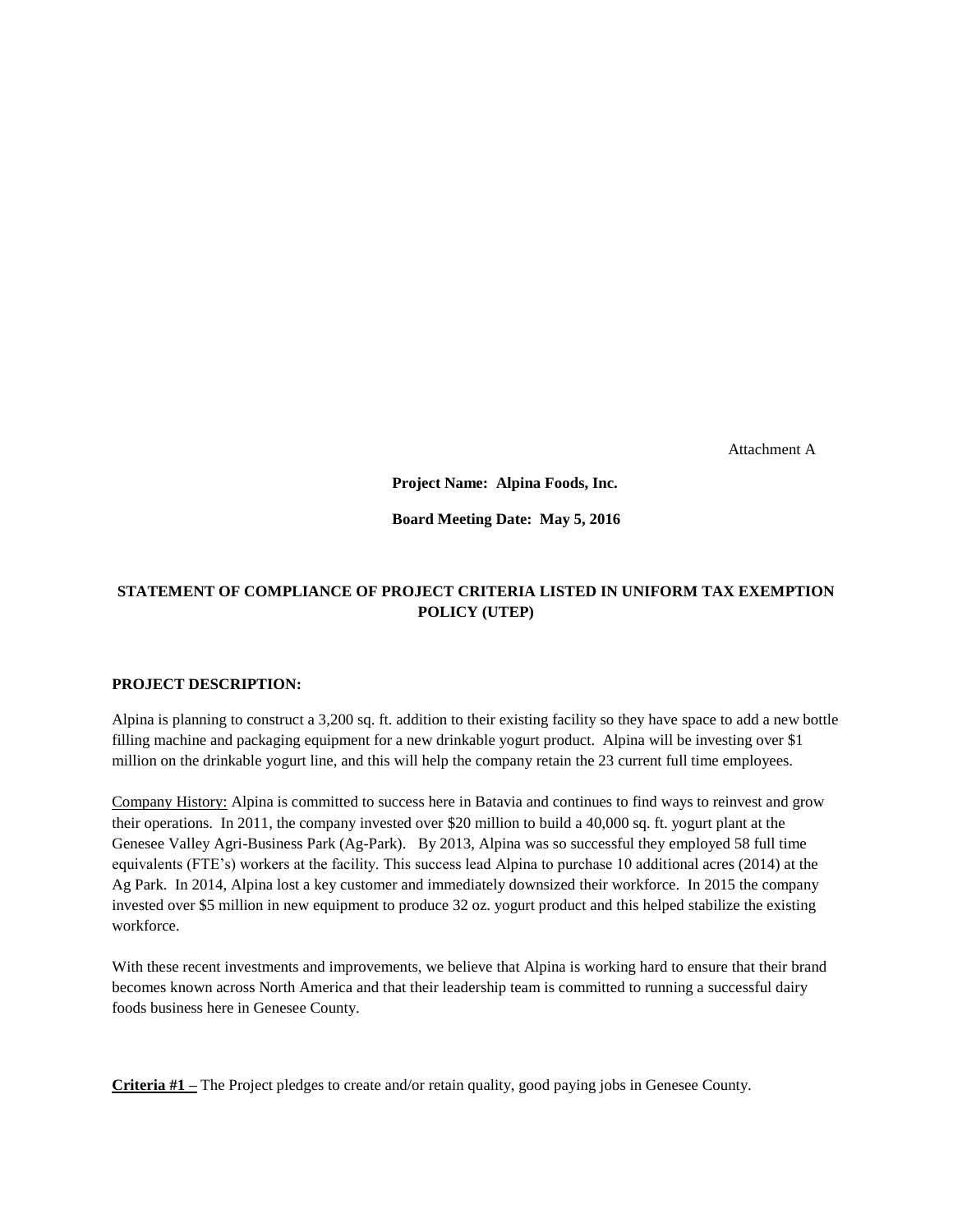**Project details:** The project will retain 23 FTE's at an average salary range of \$23,000-\$58,000 per job.

**Board Discussion: None.**

**J. Rizzo made a motion to approve criteria #1; the motion was seconded by P. Zeliff. Roll call resulted as follows:**

| P. Battaglia - | Abstain | C. Yunker - | Yes |
|----------------|---------|-------------|-----|
| M. Wiater -    | Yes     | P. Zeliff - | Yes |
| M. Davis -     | Absent  | M. Gray -   | Yes |
| J. Rizzo -     | Yes     |             |     |

**The item was approved as presented.**

**Board Concurrence: (YES)** NO If no, state justification:

Attachment A

**Criteria #2-** Completion of the Project will enhance the long term tax base and/or make a significant capital investment.

Project details: The project will enhance long term tax base with the facility expansion of 3,200 sq. ft. (8% increase in footprint) and \$1,090,383 in capital investment. We are proposing a standard 60% PILOT.

Currently, the Alpina plant is assessed at \$2.5 million and has a PILOT schedule that began in 2012 at 100% abatement for first 5 years and 50% in the last 5 years. Thus, school taxes will begin at 50% in 2018 and county and town taxes at 50% in 2019.

## **Board Discussion: None.**

**J. Rizzo made a motion to approve criteria #2; the motion was seconded by P. Zeliff. Roll call resulted as follows:**

| P. Battaglia -                     | Abstain | C. Yunker - | Yes |
|------------------------------------|---------|-------------|-----|
| M. Wiater -                        | Yes.    | P. Zeliff - | Yes |
| M. Davis -                         | Absent  | M. Gray -   | Yes |
| J. Rizzo -                         | Yes     |             |     |
| The item was annreved as presented |         |             |     |

**The item was approved as presented.**

**Board Concurrence: YES** NO If no, state justification:

**Criteria #3-** The Project will contribute towards creating a "liveable community" by providing a valuable product or service that is underserved in Genesee County.

**Project details:** N/A

**Board Discussion: None.**

**J. Rizzo made a motion to approve criteria #3; the motion was seconded by P. Zeliff. Roll call resulted as follows:**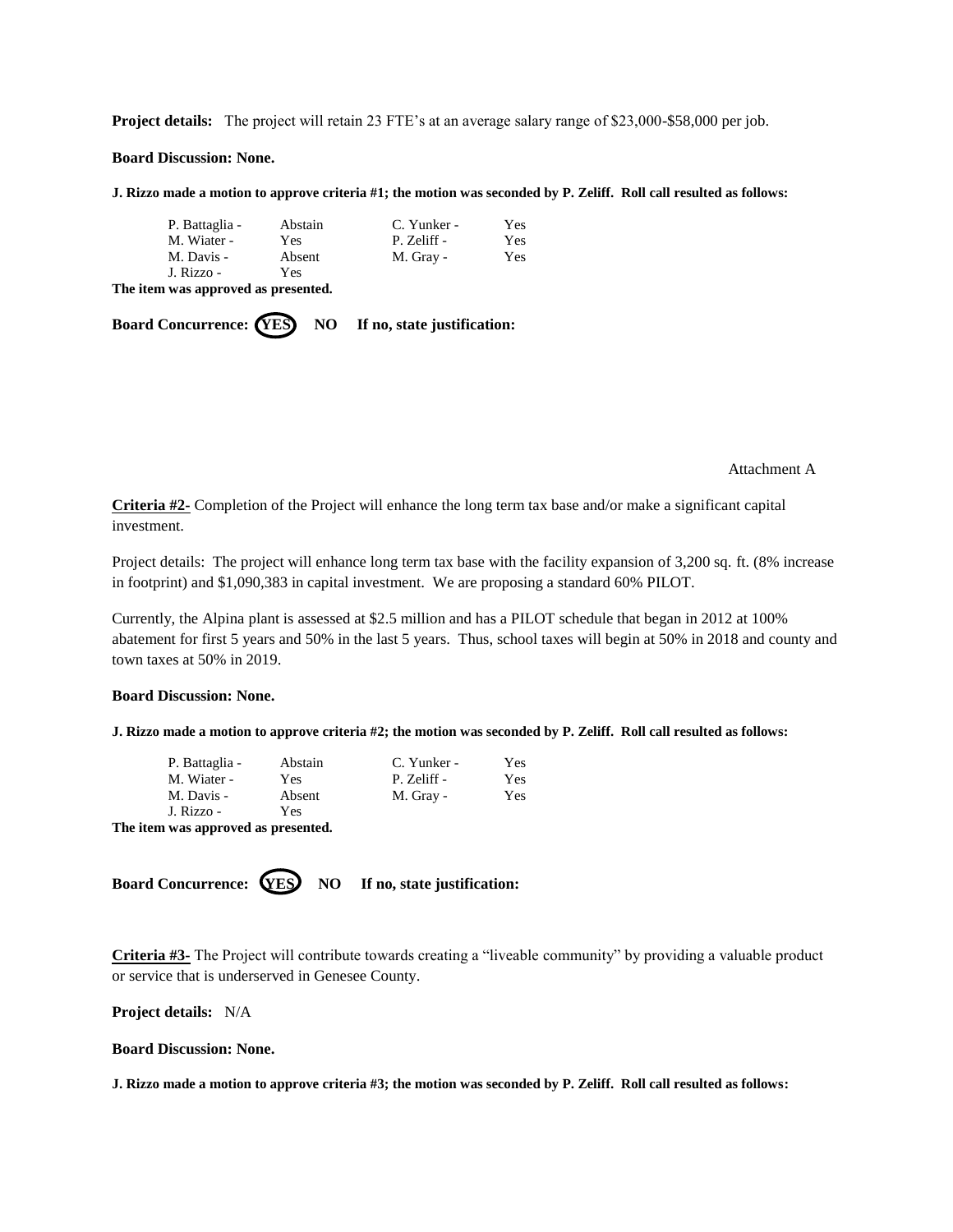| P. Battaglia - | Abstain | C. Yunker - | No  |
|----------------|---------|-------------|-----|
| M. Wiater -    | No      | P. Zeliff - | No. |
| M. Davis -     | Absent  | M. Gray -   | No  |
| J. Rizzo -     | Nο      |             |     |

**The item was approved as presented.**

**Board Concurrence:** YES (NO) If no, state justification: This criteria does not apply to this project.

**Criteria #4:** The Board will review the Agency's Fiscal and Economic Impact analysis of the Project to determine if the Project will have a meaningful and positive impact on Genesee County. This calculation will include the estimated value of any tax exemptions to be provided along with the estimated additional sources of revenue for municipalities and school districts that the proposed project may provide.

**Project details:** For every \$1 of public benefit the company is investing \$3 (no retained jobs were used in calculation) into the local and regional economy. See economic impact report for further details.

Attachment A

In 2011, original project economic impact, 40:1 ratio.

## **Board Discussion: None.**

**J. Rizzo made a motion to approve criteria #4; the motion was seconded by P. Zeliff. Roll call resulted as follows:**

| P. Battaglia - | Abstain | C. Yunker - | Yes |
|----------------|---------|-------------|-----|
| M. Wiater -    | Yes.    | P. Zeliff - | Yes |
| M. Davis -     | Absent  | M. Gray -   | Yes |
| J. Rizzo -     | Yes     |             |     |

**The item was approved as presented.**

**Board Concurrence:**  $(YES)$  NO If no, state justification:

**Criteria #5:** The Project is included in one of the Agency's strategic industries: Agri-Business and Food Processing, Manufacturing, Advanced Manufacturing and Nano-Enabled Manufacturing, Life Sciences and Medical Device.

**Project details:** Yes, this is a Food and Beverage project which is an Agri-Business and Food Processing strategic industry.

#### **Board Discussion: None.**

**J. Rizzo made a motion to approve criteria #5; the motion was seconded by P. Zeliff. Roll call resulted as follows:**

| P. Battaglia -                                        | Abstain | C. Yunker - | Yes. |
|-------------------------------------------------------|---------|-------------|------|
| M. Wiater -                                           | Yes     | P. Zeliff - | Yes  |
| M. Davis -                                            | Absent  | M. Gray -   | Yes  |
| J. Rizzo -                                            | Yes     |             |      |
| The field case such as a contract of the composition. |         |             |      |

**The item was approved as presented.**